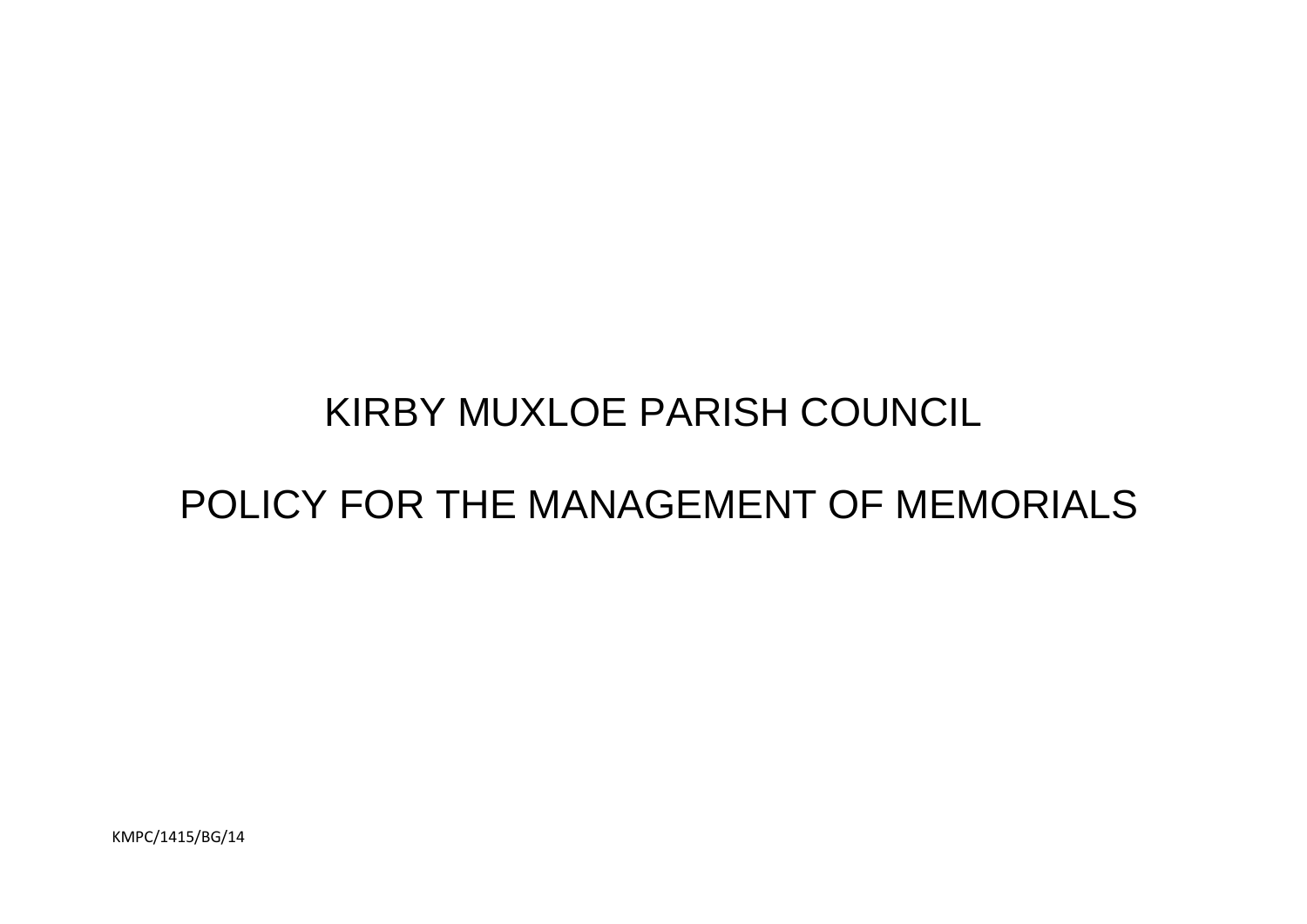#### **1. Introduction.**

The following document sets out Kirby Muxloe Parish Council's policy for the management of memorial safety in its burial ground.

The Parish Council is a member of the **Institute of Cemetery & Cremation Management (ICCM)**. Their guidance '*Management of Memorials*<sup>'</sup> (2007) is a comprehensive guide to burial authorities responsibilities, offering a clear methodology for the management, inspection and making safe of memorials. Further guidance is provided by The Local Government Ombudsman, Ministry of Justice, Health & Safety Executive (HSE) and the National Association of Memorial Masons (NAMM).

In 2006 **The Local Government Ombudsman** issued the **Special Report – '***Memorial safety in local authority cemeteries'*. This document reinforces much of the advice offered by the ICCM, providing general guidance on memorial safety testing with the aim of reducing public offence.

The **National Association of Memorial Masons** (*NAMM) 'Code of Working Practice'* (most recent edition) provides technical guidance on the correct methods of fixing all types of memorial. The NAMM Code of Working Practice supports the **British Standard BS8415 – '***Monuments within burial grounds and memorial sites'* **(2005).** This standard sets out the requirements for checking the condition and stability of memorials and procedures for their inspection.

The most recent advice on memorial safety has come from the *Ministry of Justice – 'Managing the safety of Burial Ground Memorials' (2009)*. This policy follows the procedure and practice set out in **Hinckley & Bosworth Borough Council's (HBBC)** *'Policy for the Safe Management of Memorials'* **(August 2009).**

#### **2. Background.**

In recent years the safety of memorials has become a focus of much attention and debate. The most recent guidance from the Ministry of Justice (2009) states that over the last 30 years eight people in the UK have been killed when a memorial has fallen on them. Given the number of memorials and the number of visitors to burial grounds in any one year, the risk of any injury is "extremely low." Action to manage risks in burial grounds, therefore, needs to be sensible, proportionate and undertaken in a sensitive way.

Statistics from the ICCM indicate that there have been many serious injuries caused by unsafe memorials. They also highlight the instances where local authorities have been investigated by the Health & Safety Executive (HSE) and improvement notices issued. In the most serious cases the HSE has threatened prosecution.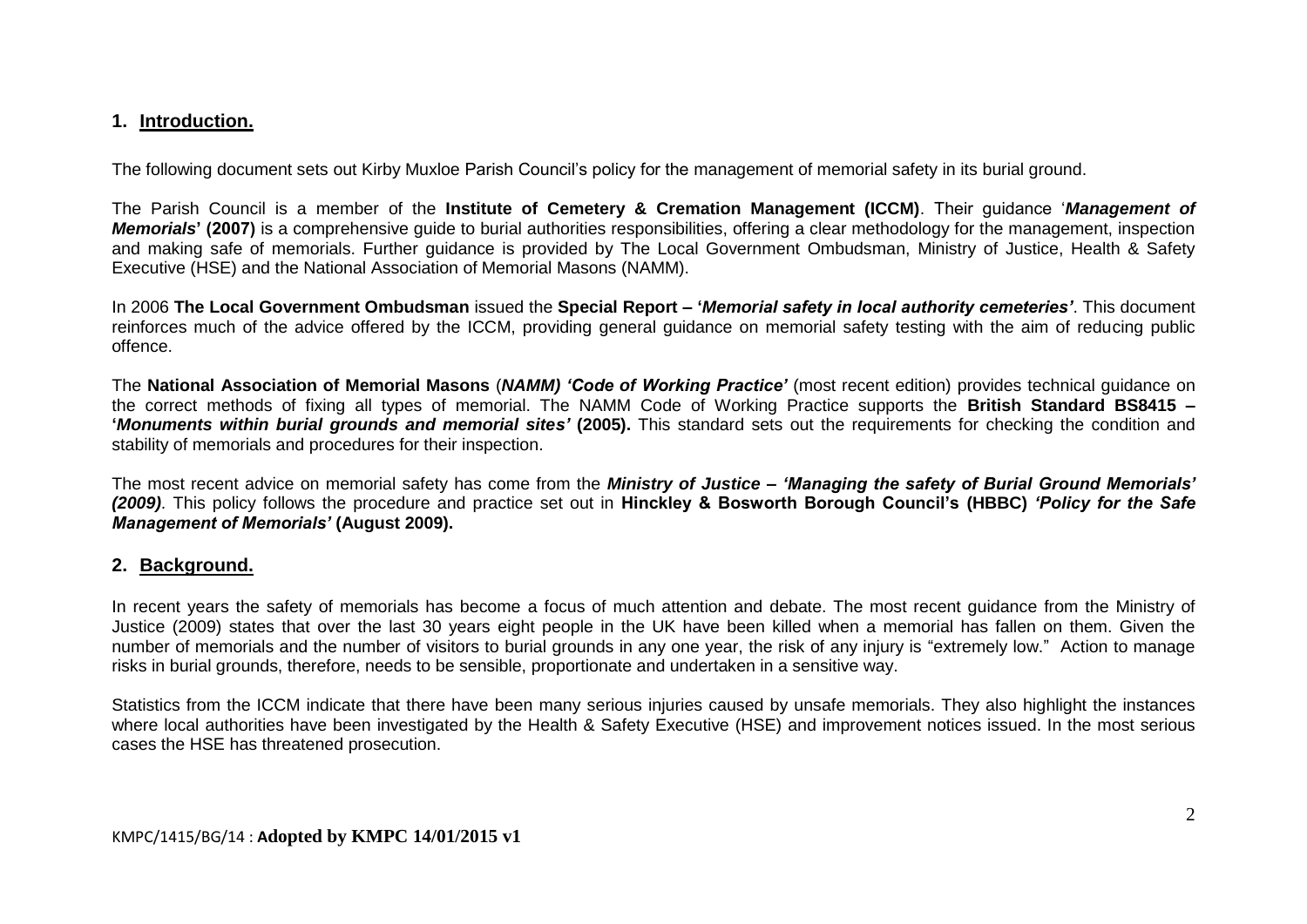The Council is bound by the conditions of the Local Authorities Cemeteries Order 1977. It has a legal duty under the Health and Safety at Work Act 1974, Management of Health and Safety at Work Regulations 1999 and Occupiers Liability Act 1957 to ensure that its burial grounds are safe places to work and visit. Managing memorial safety, therefore, is an essential part of controlling the risks to health and safety.

#### **3. Parish Council Policy.**

The purpose of this policy is to set out the Council's position in all areas of memorial management including what procedures have been adopted for the treatment of memorials that are found to be unsafe. No part of this policy will replace the Council's responsibilities and duties under health and safety legislation or other legislation covering burial grounds.

#### **3.1 New Memorials.**

All new memorials must conform to maximum size criteria as set out in the Cemetery rules and regulations. Details of specific restrictions are available from the Council on request or on the Council's web-site.

#### **3.2 Carrying Out Memorial Safety Inspections.**

Prior to commencing memorial safety inspections the Council will follow the notification procedure as set out under the Local Authorities Cemeteries Order (LACO) 1974. This includes a notice in the cemetery and in local papers. All memorial owners will be written to at their last known address.

The Council will carry out safety inspections on all memorials in the cemetery every five years. All memorial safety inspections will be carried out by suitably trained persons in accordance with NAMM and Ministry of Justice guidelines. A record of all memorial inspections and the results of these inspections will be kept by the Council.

For each memorial inspected a Risk Assessment (Appendix 1) will be completed. This assessment will provide a hazard rating (severity of outcome) and likelihood rating (probability of outcome), which will in turn be used to calculate the risk associated with the memorial and whether or not further action to control that risk is required. The inspection will include both a visual check and a hand test. The hand test will be used to determine stability of the memorial. Even where a visual check reveals no sign of defects the hand test will be used to confirm that the memorial is stable. The hand test will be carried out by standing to one side of the memorial and applying a firm but steady pressure in different directions. This will be used to determine if or to what degree the memorial is unstable.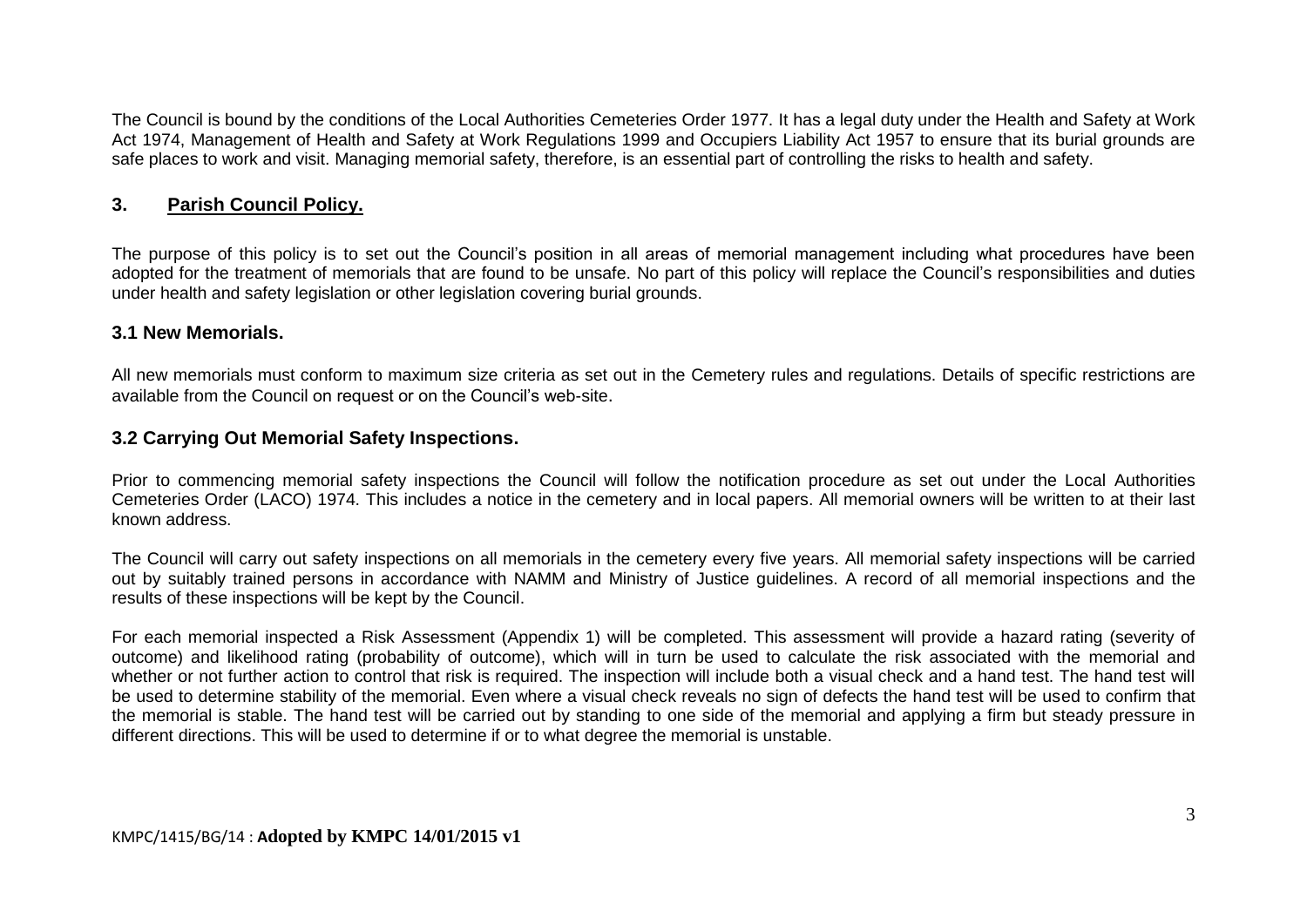The Council acknowledges that memorials fitted with a ground anchor may move when tested. Inspectors are trained to identify when a ground anchor has been fitted and, therefore, would not fail the memorial for movement at the base to foundation joint, as the memorial will 'lock' on the ground anchor. Mechanical force measuring equipment will not be routinely used to test the stability of memorials. Such equipment will only be used if the safety of a memorial is under dispute. In these circumstances mechanical force measuring equipment may be used to confirm that the memorial is unable to withstand a force approximating 350 Newtons (circa 35kg) and is, therefore, an 'immediate danger'.

#### **3.3 Procedure for Contacting Memorial Owners.**

At least 28 days prior to starting memorial safety inspections a notice will be displayed in the cemetery. This notice will detail what is being done, when it will be done and how people can obtain further information. A letter will be sent to the last known contact address of the memorial owner. A press release will be issued and information will also be included on the Council's web-site.

If a memorial is found to require maintenance every effort will be made to contact the memorial owner to undertake repairs. The methods of contact will be:

- 1. A notice attached to the unsafe memorial;
- 2. A letter to the last known address of the memorial owner;
- 3. General local press release;
- 4. The Council website.

If the Council receives no response a further letter will be sent after three-months. It will inform the owner that their memorial has been found to be unsafe and details of the action needed to be taken. If there is no response a third and final letter will be sent after six months.

If there is no response the Council will take the necessary steps to permanently make safe the memorial. This will also apply to memorials where the memorial owners have been contacted and they are unwilling or unable to undertake a repair. The timescale for the Council to permanently make safe memorials is dependent on the level of risk from the memorial. High risk memorials will be made safe after six months, medium risk after one year and low risk after two years.

The Council will keep an up to date record of all memorial owners' contact information.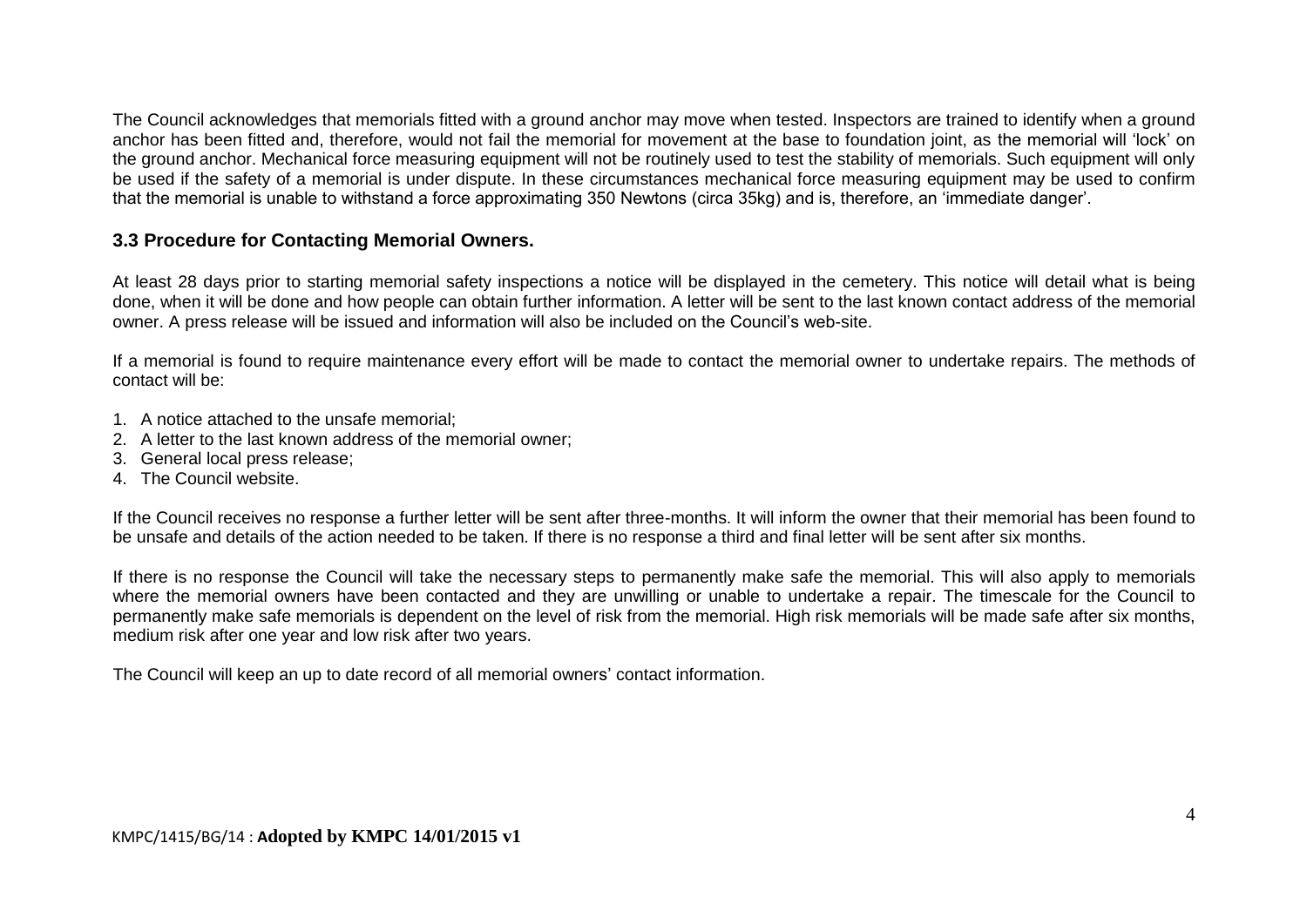#### **3.4 Dealing with Unsafe Memorials**

Ministry of Justice advice states 'only when the memorial poses a significant risk, such as imminent collapse in a way that could lead to serious injury, does immediate action need to be taken to control the risk'. Based on this advice when a memorial poses a **significant risk** one or more of the following actions will be taken:

- i) A **Safety Notice** informing people that the memorial has found to be unsafe and the action to be taken by the owner will be displayed on or near to the memorial.
- ii) A temporary **Make Safe Structural Support** will be used to secure unsafe memorials whilst the memorial owner is contacted and repair arranged. These supports will be used for a maximum of six months.
- iii) **Fencing/Cordoning Off** unsafe memorials may be necessary under some circumstances e.g. for very large memorials or where a significant number of memorials are unsafe within a specific area.
- iv) Memorials will be **Laid Flat** if there is no other practical means of making the memorial safe or where the memorial owner has requested it.

Temporary make safe structural supports will be used on memorials that pose an immediate risk to safety whilst the memorial owner is contacted. Where a memorial poses only a low risk a safety notice will be placed on the memorial and the memorial owner notified.

Where after at least six months from being found to be unsafe the Council has been unable to contact the memorial owner a decision will be taken as to how to make the memorial safe. Under these circumstances the memorial will be partially buried in the ground, permanently laid flat or repaired. Where the memorial owner has been contacted but is unwilling or unable to have the memorial repaired, the owner will be given the choice to have the memorial partially buried or permanently laid flat.

If no memorial owner can be found but a memorial is determined to be of heritage or amenity value, the Council may decide to repair a memorial. In these circumstances any relative being found in the future would be requested to pay the cost of the repair. The Council will make no charge for applications from memorial masons to carry out repairs to an existing memorial.